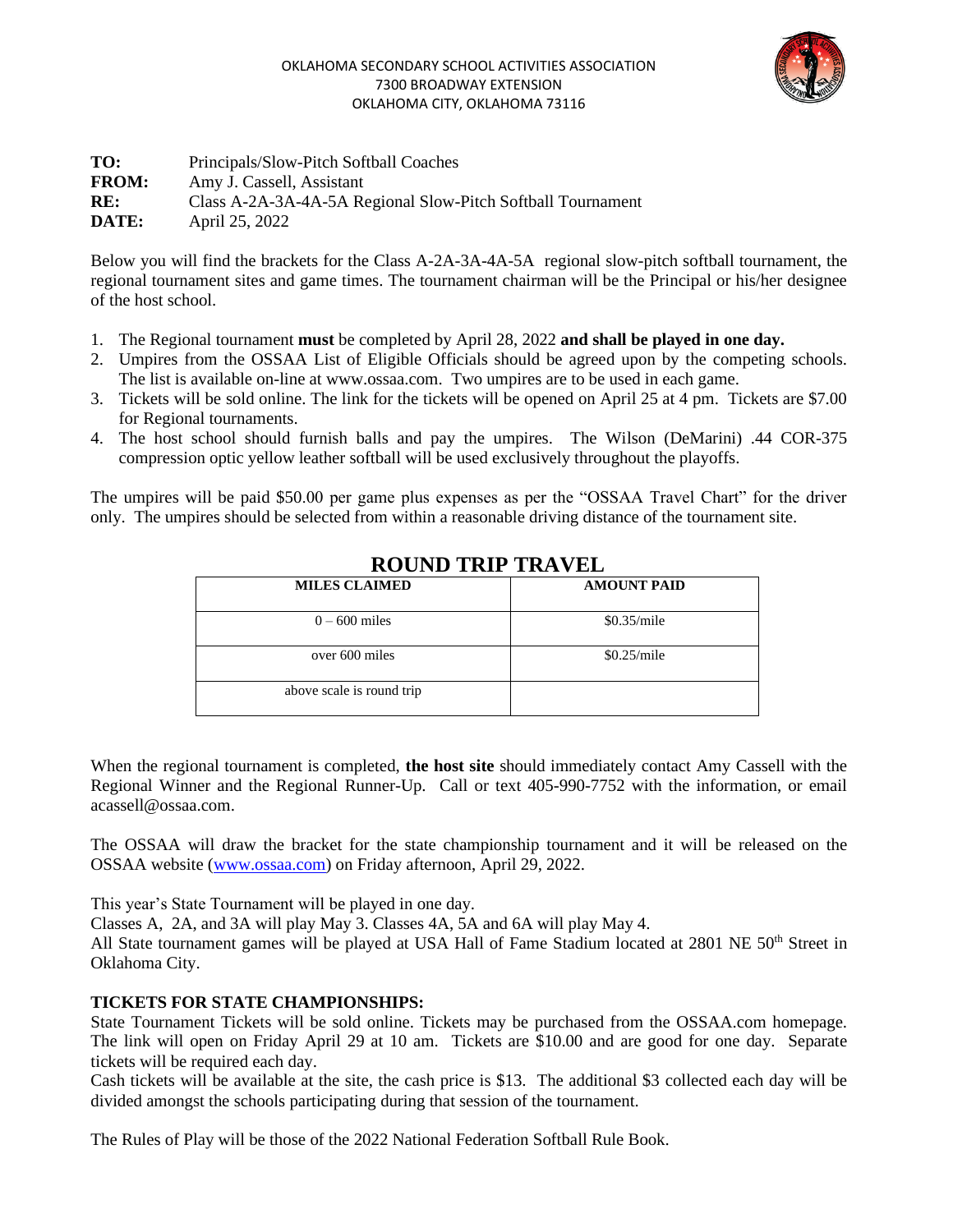All play-off games will be regulation seven inning games unless the run rule is in effect. The run rule will be 15 runs after 3 innings, 12 runs after 4 innings, or 10 runs after 5 innings in effect throughout the play-off series. The host school shall inform the umpires of this regulation prior to the tournament beginning.

Courtesy runners may be used for the pitcher or catcher. Any substitute may run for the pitcher or catcher, but not both.

The OSSAA has adopted the National Federation extra player as in rule 3-1-1.

For the OSSAA play-off tournaments, each team will be limited to **twenty-two (22)** suited squad members.

Awards will be sent by the OSSAA to the regional site.

Refer to the 2021-2022 OSSAA Slow-Pitch Softball Manual for further information.

The pitching distance shall be 50 feet.

Only alloy bats are permitted in OSSAA Slow Pitch games.

Suspended game: If weather, darkness, or other circumstances interfere with play so that a play-off tournament game is called (ended) by the umpire, it is a regulation game provided: (a) five full innings have been played; or if the home team has scored a greater number of runs in four or four and a fraction turns at bat than the visiting team has scored in five turns; or (b) play has gone beyond five full innings and is called when the teams have not had an equal number of completed turns at bat. The score shall be the same as it was at the end of the last completed inning; unless the home team, in its half of the incomplete inning scores a run (or runs) which exceeds the opponent's score, in which case, the final score shall be recorded when the game is called. Otherwise, it will be a suspended game. A suspended game shall continue from the point of suspension on the earliest possible day, with the line-up and batting order for each team the same as it was at the time of suspension.

Ill-fitting batting helmets are a growing concern among game officials. Umpires have reported several incidents where the batter and/or base runner's helmet has come off the head while a player is running the bases. A helmet that fits properly will not easily come off the head. It is the responsibility of each school to properly equip your softball players for safety reasons. Please make sure you have enough helmets in various sizes for your team to wear. Also, chin straps can easily be purchased or made for helmets.

**Application for academic achievement award must be postmarked or faxed or emailed by April 27, 2022.** The form is located on the OSSAA website, www.ossaa.com.

If weather conditions look unfavorable, please contact the site manager before leaving for the tournament.

Designated Media Area – National Federation Softball Rules require the home team or game management to designate a lined area for the media. This area shall be considered a dead ball area. This rule also prohibits media from being in a live ball area. (Rule 1-1-7)

The OSSAA is asking each host site to cooperate with the media and provide a designated area outside of live ball territory. We realize each park is built different and the above recommendation may not be feasible. An area that affords the best possible coverage with the least possibility of an interference situation should be selected however NFHS Rule prohibits the area to be in live ball territory .

Each team participating in the regional tournaments should email a team picture and roster to [programs@vype.com](mailto:programs@vype.com) no later than April 29.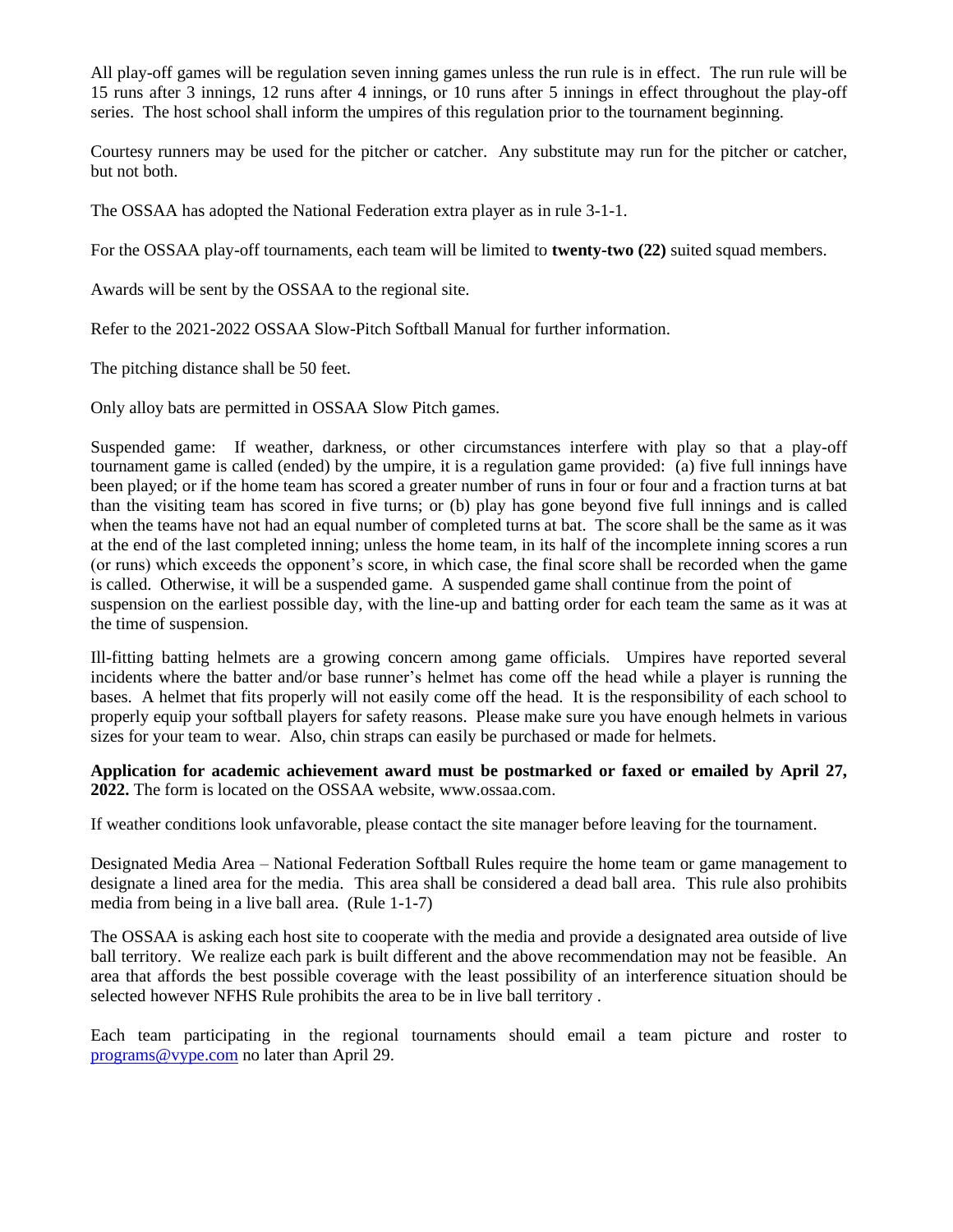

Site: BINGER-ONEY Date: APRIL 28, 2022 Manager: PRINCIPAL Class: 2A



#### **IF WEATHER CONDITIONS LOOK UNFAVORABLE, CONTACT THE MANAGER BEFORE LEAVING FOR THE TOURNAMENT.**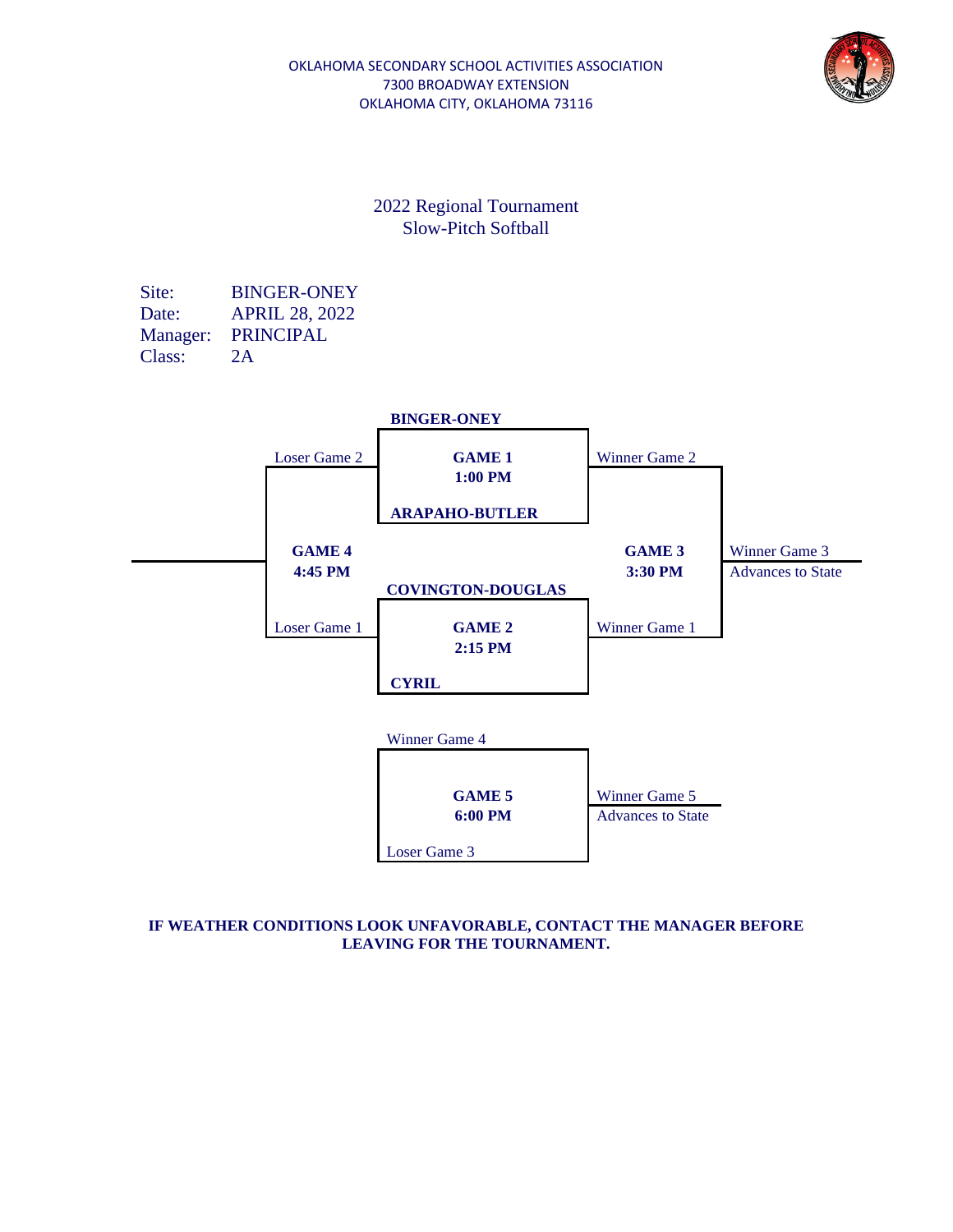

Site: CADDO Date: APRIL 28, 2022 Manager: PRINCIPAL Class: 2A



### **IF WEATHER CONDITIONS LOOK UNFAVORABLE, CONTACT THE MANAGER BEFORE LEAVING FOR THE TOURNAMENT.**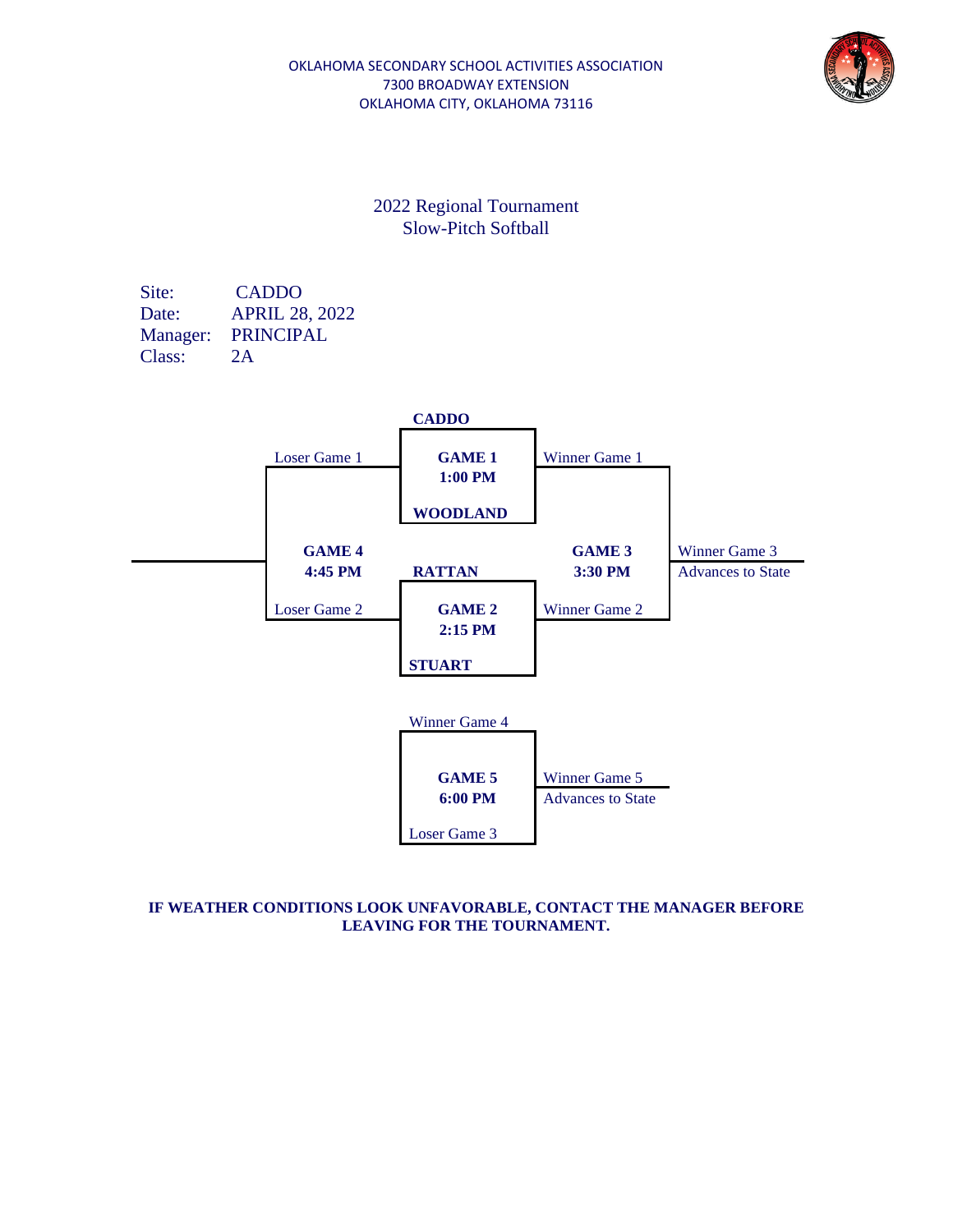

Site: BENNINGTON Date: APRIL 28, 2022 Manager: PRINCIPAL Class: 2A



### **IF WEATHER CONDITIONS LOOK UNFAVORABLE, CONTACT THE MANAGER BEFORE LEAVING FOR THE TOURNAMENT.**